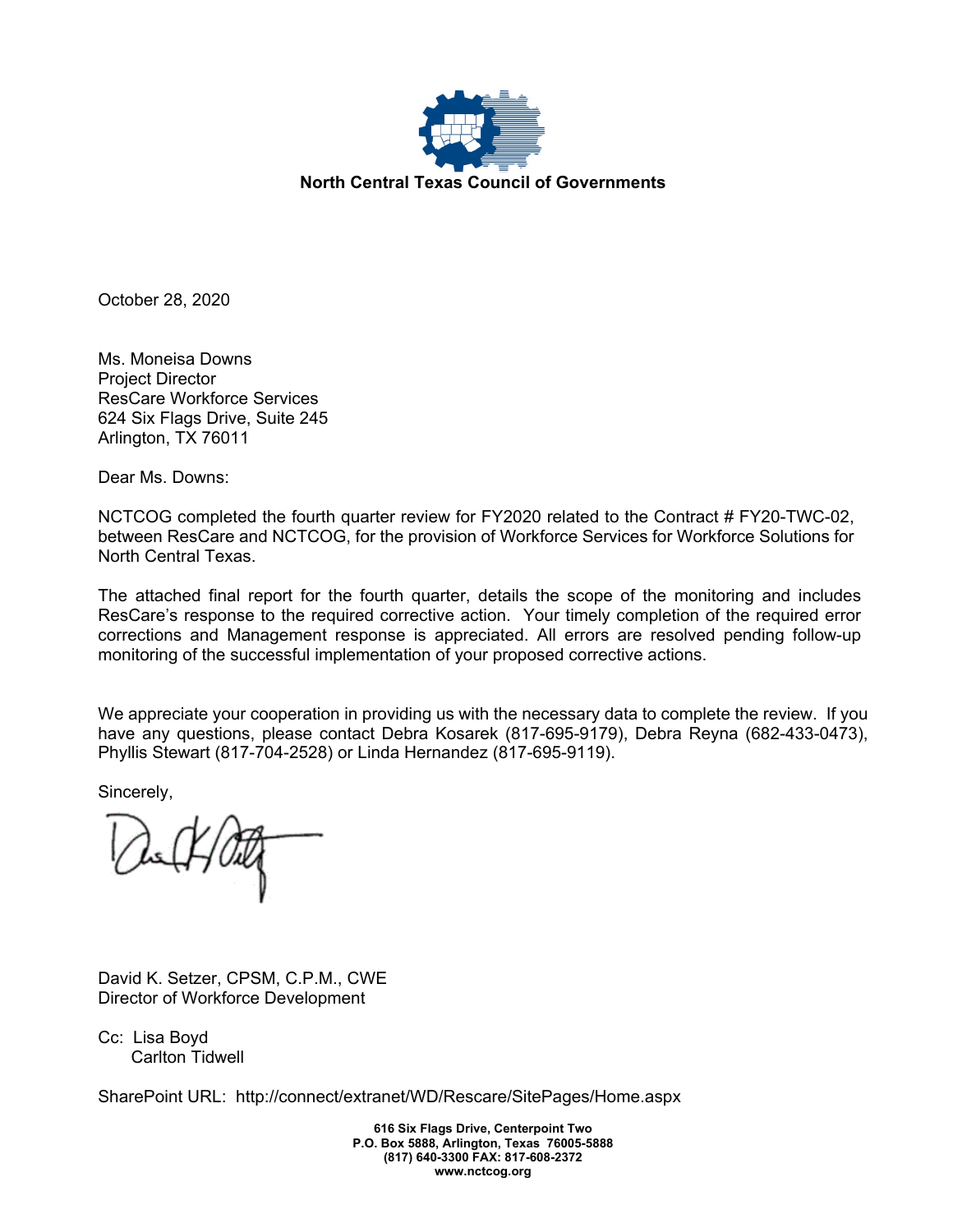

# *FY2020 NCTCOG WORKFORCE 4*

For

Equus Workforce Services Contract FY20-TWC-02 October 28, 2020

*Prepared by the*

*Workforce Development Quality Assurance Department* **North Central Texas Council of Governments Workforce Solutions for North Central Texas**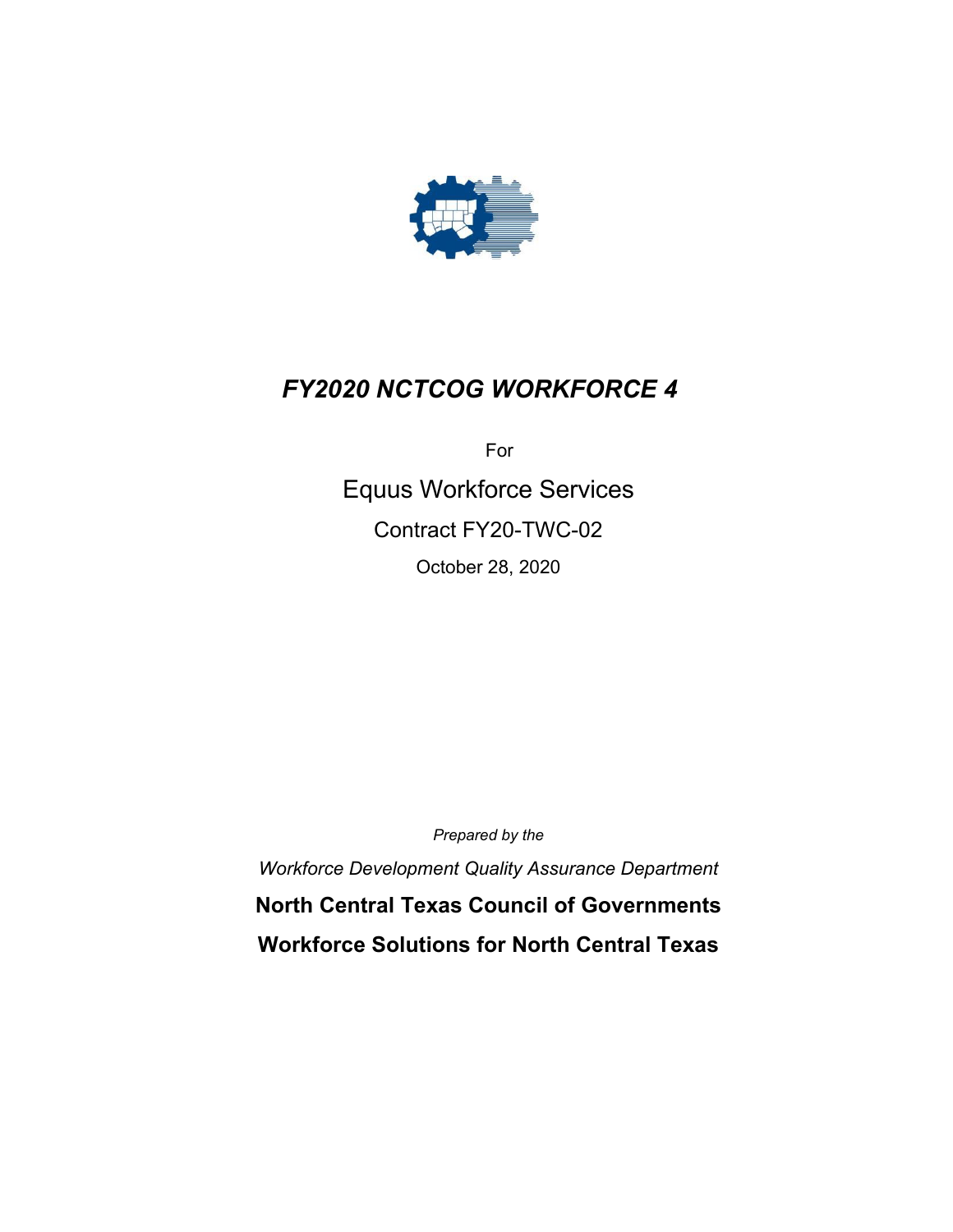## **Table of Contents**

| <b>Glossary of Acronyms and Definitions</b>    | 3  |
|------------------------------------------------|----|
| <b>Background, Risk</b>                        | 4  |
| <b>Objective, Scope, Methodology</b>           | 5  |
| <b>Summary of Results</b>                      | 6  |
| Conclusion - Gap Analysis, Program Findings    | 9  |
| <b>Corrective Actions, Management Response</b> | 9  |
| <b>Appendix A Summary Memo</b>                 | 12 |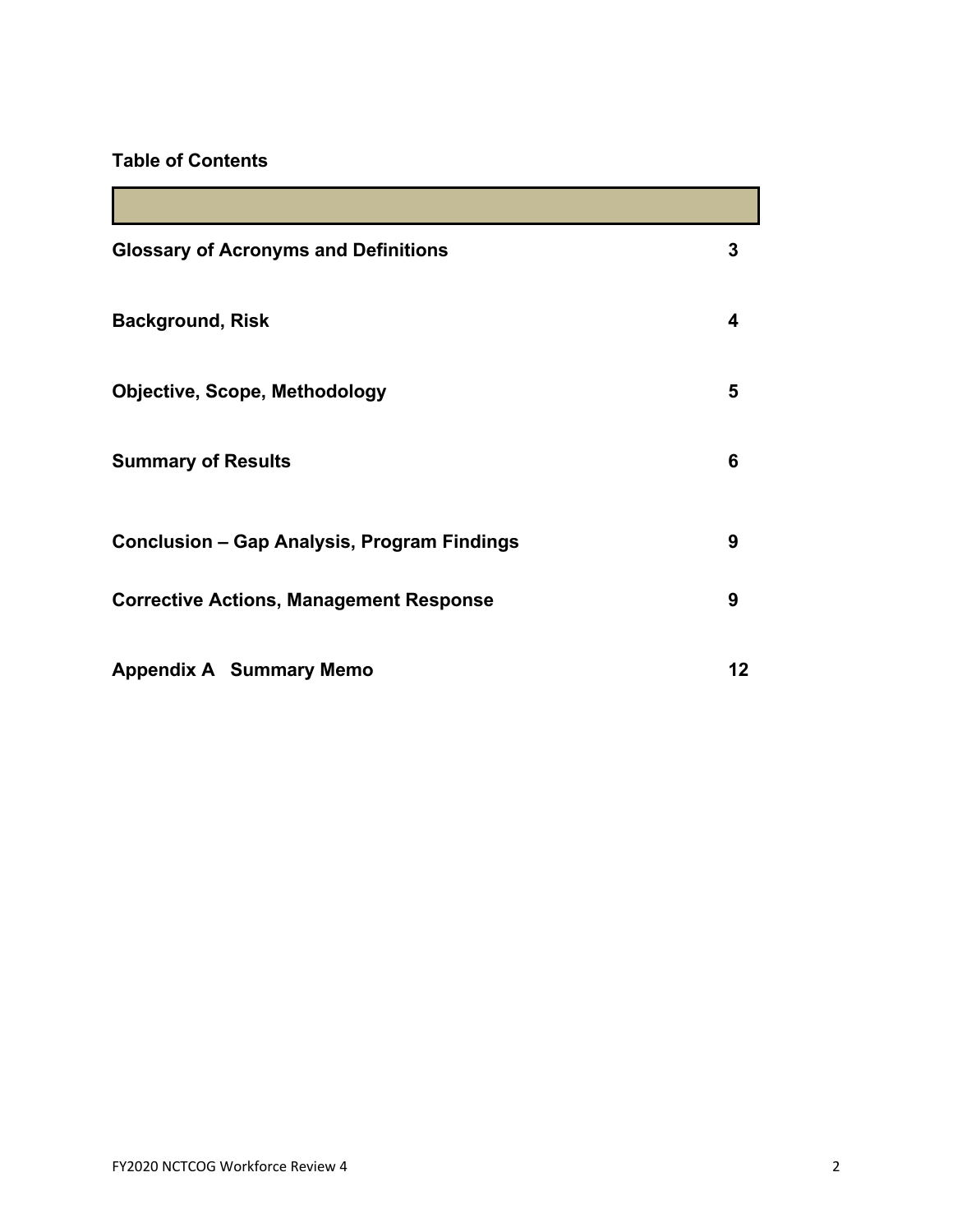# **Glossary of Acronyms and Definitions**

| <b>COLTS</b>        | <b>Choices Online Tracking System</b>                                                                                                                                                                                                           |  |  |  |  |
|---------------------|-------------------------------------------------------------------------------------------------------------------------------------------------------------------------------------------------------------------------------------------------|--|--|--|--|
| <b>ETPS</b>         | <b>Eligible Training Provider System</b>                                                                                                                                                                                                        |  |  |  |  |
| <b>HHSC</b>         | <b>Health &amp; Human Service Commission</b>                                                                                                                                                                                                    |  |  |  |  |
| <b>LEP</b>          | <b>Limited English Proficiency</b>                                                                                                                                                                                                              |  |  |  |  |
| <b>NCP</b>          | <b>NCP Non-Custodial Parent</b>                                                                                                                                                                                                                 |  |  |  |  |
| <b>NCTCOG</b>       | North Central Texas Council of Governments                                                                                                                                                                                                      |  |  |  |  |
| <b>NCTWDB</b>       | North Central Texas Workforce Development Board                                                                                                                                                                                                 |  |  |  |  |
| <b>NDWG</b>         | <b>National Dislocated Worker Grant</b>                                                                                                                                                                                                         |  |  |  |  |
| <b>OAG</b>          | <b>Office of Attorney General</b>                                                                                                                                                                                                               |  |  |  |  |
| <b>ONET</b>         | <b>Occupational Information Network</b>                                                                                                                                                                                                         |  |  |  |  |
| <b>OTDC</b>         | <b>Orientation to Discrimination Complaints</b>                                                                                                                                                                                                 |  |  |  |  |
| PII                 | Personally Identifiable Information                                                                                                                                                                                                             |  |  |  |  |
| <b>PRA</b>          | <b>Personal Responsibility Agreement</b>                                                                                                                                                                                                        |  |  |  |  |
| <b>REP</b>          | <b>Re-employment Plan</b>                                                                                                                                                                                                                       |  |  |  |  |
| <b>ResCare</b>      | <b>ResCare Workforce Services</b>                                                                                                                                                                                                               |  |  |  |  |
|                     | ResCare Workforce Operations and Re-employment Case                                                                                                                                                                                             |  |  |  |  |
| <b>ResCareWORCS</b> | System                                                                                                                                                                                                                                          |  |  |  |  |
| <b>RESEA</b>        | Reemployment Services and Eligibility Assessment                                                                                                                                                                                                |  |  |  |  |
| <b>SNAP</b>         | <b>Supplemental Nutrition Assistance Program</b>                                                                                                                                                                                                |  |  |  |  |
| <b>TANF/Choices</b> | Temporary Assistance for Needy Families/Choices                                                                                                                                                                                                 |  |  |  |  |
| <b>TAA</b>          | <b>Trade Adjustment Assistance</b>                                                                                                                                                                                                              |  |  |  |  |
| <b>TDS</b>          | <b>Talent Development Specialists</b>                                                                                                                                                                                                           |  |  |  |  |
| <b>TRA</b>          | <b>Trade Readjustment Allowance</b>                                                                                                                                                                                                             |  |  |  |  |
| <b>TWC</b>          | <b>Texas Workforce Commission</b>                                                                                                                                                                                                               |  |  |  |  |
| <b>TWIST</b>        | The Workforce Information System of Texas                                                                                                                                                                                                       |  |  |  |  |
| <b>UGMS</b>         | Uniform Grant Management Standards                                                                                                                                                                                                              |  |  |  |  |
| <b>WD</b>           | <b>Workforce Development</b>                                                                                                                                                                                                                    |  |  |  |  |
| <b>WIT</b>          | WorkInTexas.com, TWC's online job matching system                                                                                                                                                                                               |  |  |  |  |
| <b>WSNCT</b>        | <b>Workforce Solutions for North Central Texas</b>                                                                                                                                                                                              |  |  |  |  |
| Laserfiche          | The electronic document management system for                                                                                                                                                                                                   |  |  |  |  |
|                     | customer records. The migration of Workforce program<br>records began September 24, 2018.                                                                                                                                                       |  |  |  |  |
| <b>Merit Staff</b>  | State case management staff that provide services through<br>the American Job Center Network Delivery system, and<br>have their salaries paid from program specific funding<br>streams such as Trade Adjustment Assistance or Wagner<br>Peyser. |  |  |  |  |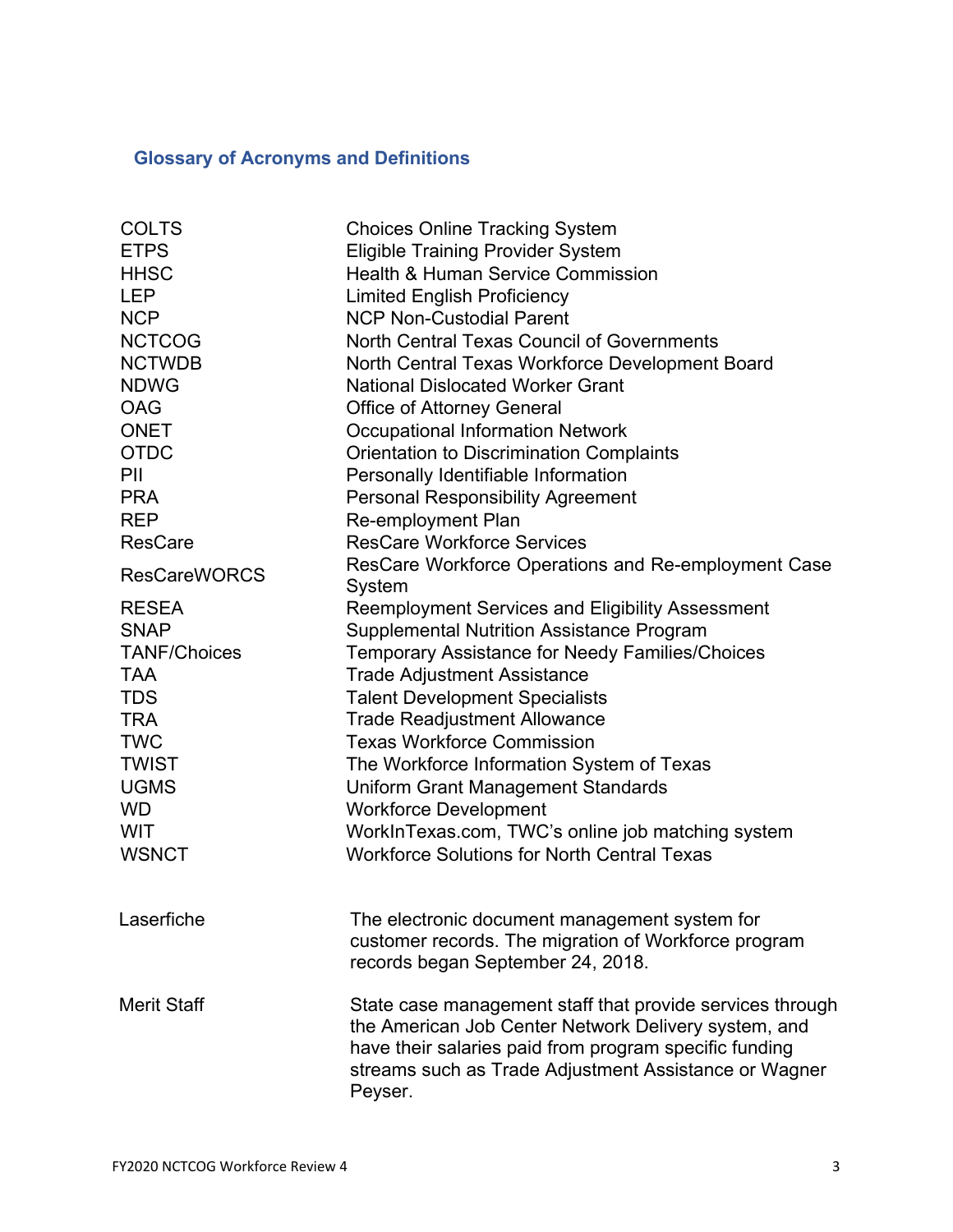### **North Central Texas Council of Governments**

#### **Workforce Solutions for North Central Texas** *FY2020 NCTCOG Workforce Review 4* **Equus Workforce Services North Central Texas Workforce Services Contract-#FY20-TWC-02**

#### **BACKGROUND**

Following a brief transition period, ResCare (Equus) Workforce Services became the provider for the delivery of Workforce Services for Workforce Solutions for North Central Texas on October 1, 2015. The contract was extended for a fourth year, as provided for in the initial contract, beginning October 1, 2019. NCTCOG conducted a Fiscal and Programmatic pre-award review prior to this extension.

#### **RISK**

The FY2020 Risk Assessment determined that Data Integrity and Customer Service continue to be the primary areas of risk for all Workforce programs. Significant consideration was given to the following:

- continued risk for errors in following the requirements for Good Cause, Recommendation to HHSC, Timely and Reasonable Attempt, and Penalty Initiation,
- identified risk for NCP case management in properly documented case actions, cited as a concern by TWC in FY2018,
- the conversion of Choices, NCP, and SNAP programs to Laserfiche
- implementation of the revised WorkInTexas.com (WIT) and the new requirements of WD 08-19 Change 1,
- changes to TWC Data Validation Requirements related to employment verification at program entry,
- changes to the criteria for WIOA Expedited Eligibility,
- continued risk for errors related RESEA regulatory requirements,
- continued integration of Vocational Rehabilitation Services requiring resources for larger numbers of individuals with significant barriers to employment,
- historically low numbers of TAA customers co-enrolled in WIOA,
- high rates of turn-over in Subrecipient staff, and
- insufficient evaluation methods for the effectiveness of subrecipient staff training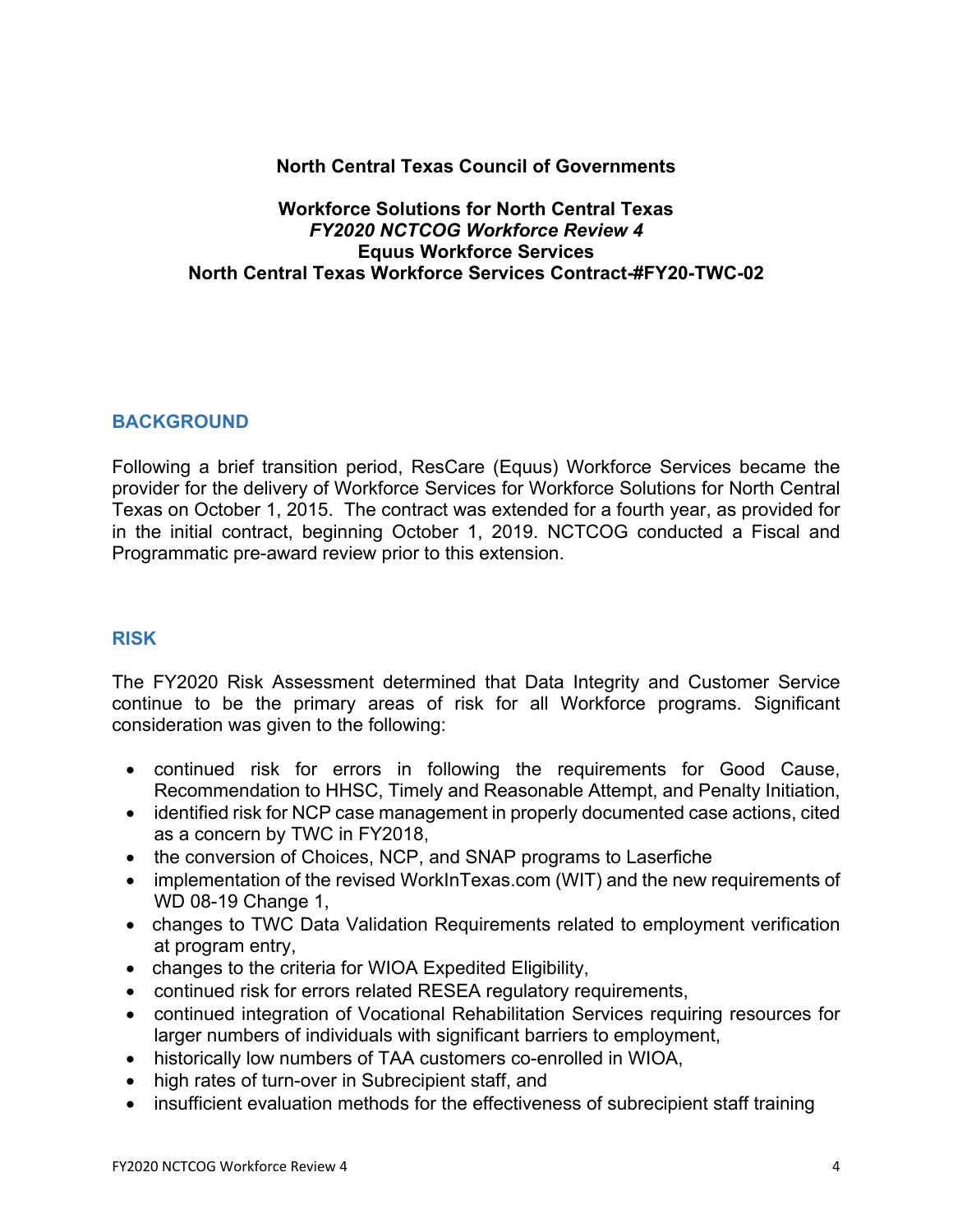## **OBJECTIVE**

NCTCOG conducts program monitoring as required by TWC to provide:

- information to the workforce services subrecipient for implementing timely corrective actions to meet requirements and performance measures as contracted,
- assurance to TWC that workforce services programs are operated with compliance with regulations and policies so TWC may rely on system data for their reports to federal partners,
- pertinent information to the North Central Texas Workforce Board to fulfill their oversight responsibilities, and
- assurance to the public and participants that quality and compliant services are being equitably delivered throughout the Workforce Solutions for North Central Texas area.

## **SCOPE**

This review focused on data integrity and customer service through review of:

- Choices Full Review
- SNAP 1817 Reconsideration Review
- SNAP 1822 Work Requirement Verification
- WIOA Adult, DW, and Youth Exit Activity

Desk reviews included a sample of work from the 11 centers in the North Central Texas Board area.

#### **METHODOLOGY**

Sample cases were chosen by simple random selection. The reviews utilized data and reports from The Workforce Information System of Texas, WorkInTexas.com, COLTS, and individual case files from Laserfiche.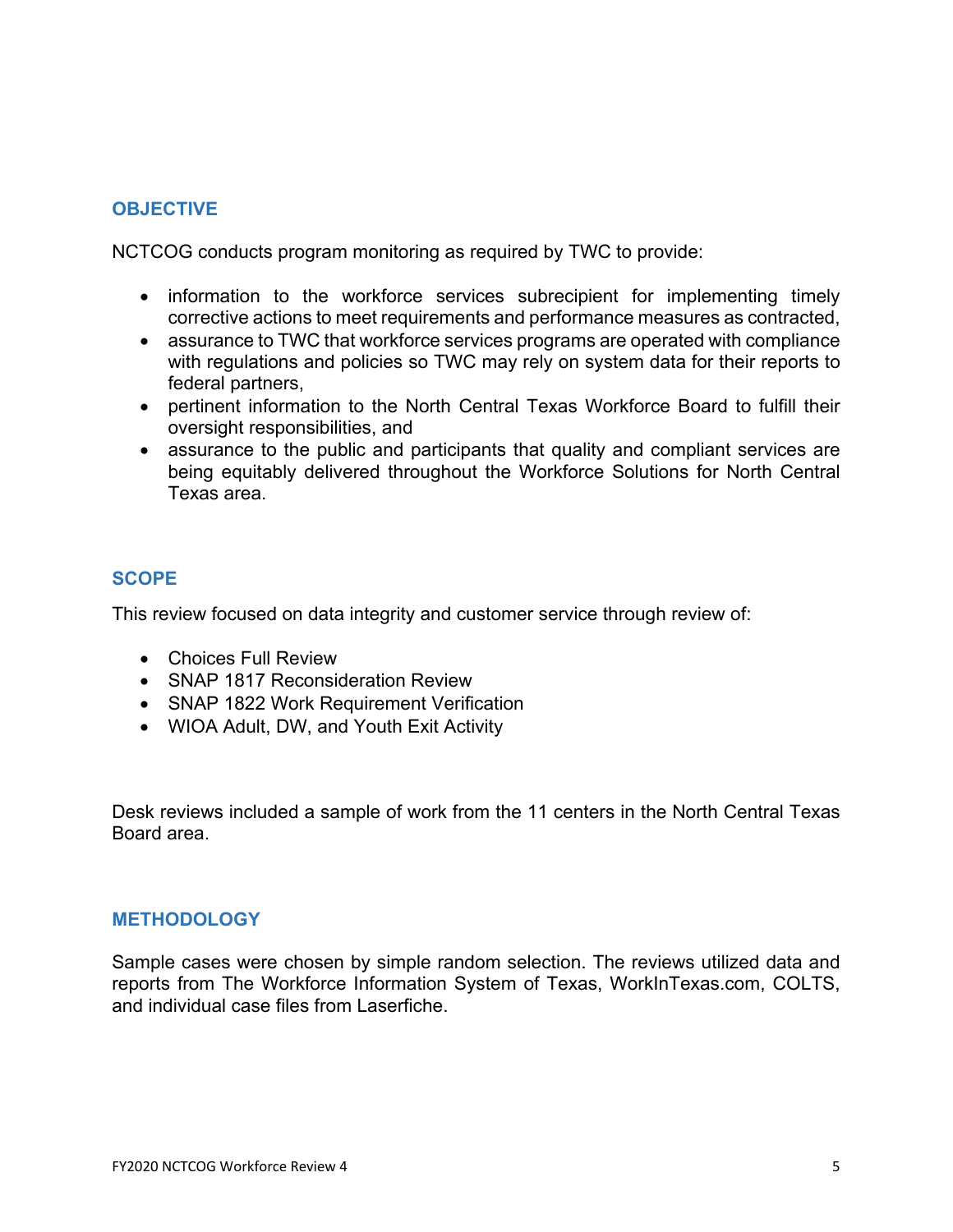### **SUMMARY OF RESULTS**

#### **SNAP Form 1822 Work Requirement Verification**

A slant review of the form 1822 Work Requirement Verification process was conducted for the SNAP ABAWD population to ensure all requirements were met based on the finding identified by TWC in January 2020. The scope timeframe reviewed was February through March 2020. Three out of ten centers monitored met the compliance requirement. Listed are the findings contributing to the overall noncompliance for this measure:

- a Form 1822 was completed and submitted to HHSC but was not within two weeks of participation,
- a Form 1822 was not completed,
- in TWIST Counselor Notes there is not a statement that Form 1822 was completed and sent to HHSC, including the date the form was sent to HHSC, and
- a copy of Form 1822 and fax confirmation is not in the customer file.

#### . **SNAP 1817 Reconsideration Request**

A slant review of the 1817 Reconsideration Request of SNAP ABAWD and General Population cases was conducted based on the finding identified by TWC in January 2020. The scope timeframe of review was February through March 2020. Of the eight centers monitored, no centers met the requirement for this element; the overall accuracy rate was zero percent. Listed are the findings that contributed to the results:

- the Form 1817 was not submitted or was submitted untimely,
- the Form 1817 and fax confirmation are not in the file,
- untimely data entry of the reconsideration in the TWIST Good Cause tab,
- lack of or no counselor notes and untimely data entry of case notes to document the reconsideration activity that includes the data entry in the TWIST Good Cause tab and fax submission to HHSC,
- for employed customers, a Service 39 was not entered in TWIST service tracking and the Program Detail was closed inappropriately, and
- customers that reported employment that would begin within thirty days, staff did not notify HHSC within twenty-four hours and staff documented in case notes that the customer was required to continue participation in the SNAP program until employment began thus reporting the employment via Form 1817 to HHSC on the actual start date of employment.

The review indicates an assumption that staff have a lack of SNAP policy knowledge and interpretation. The lack of documentation in TWIST counselor notes, failure to notify HHSC timely, missing documents in the file and the improper case management could impact the benefits for the SNAP ABAWD and General Population customer that meet the SNAP E&T requirements.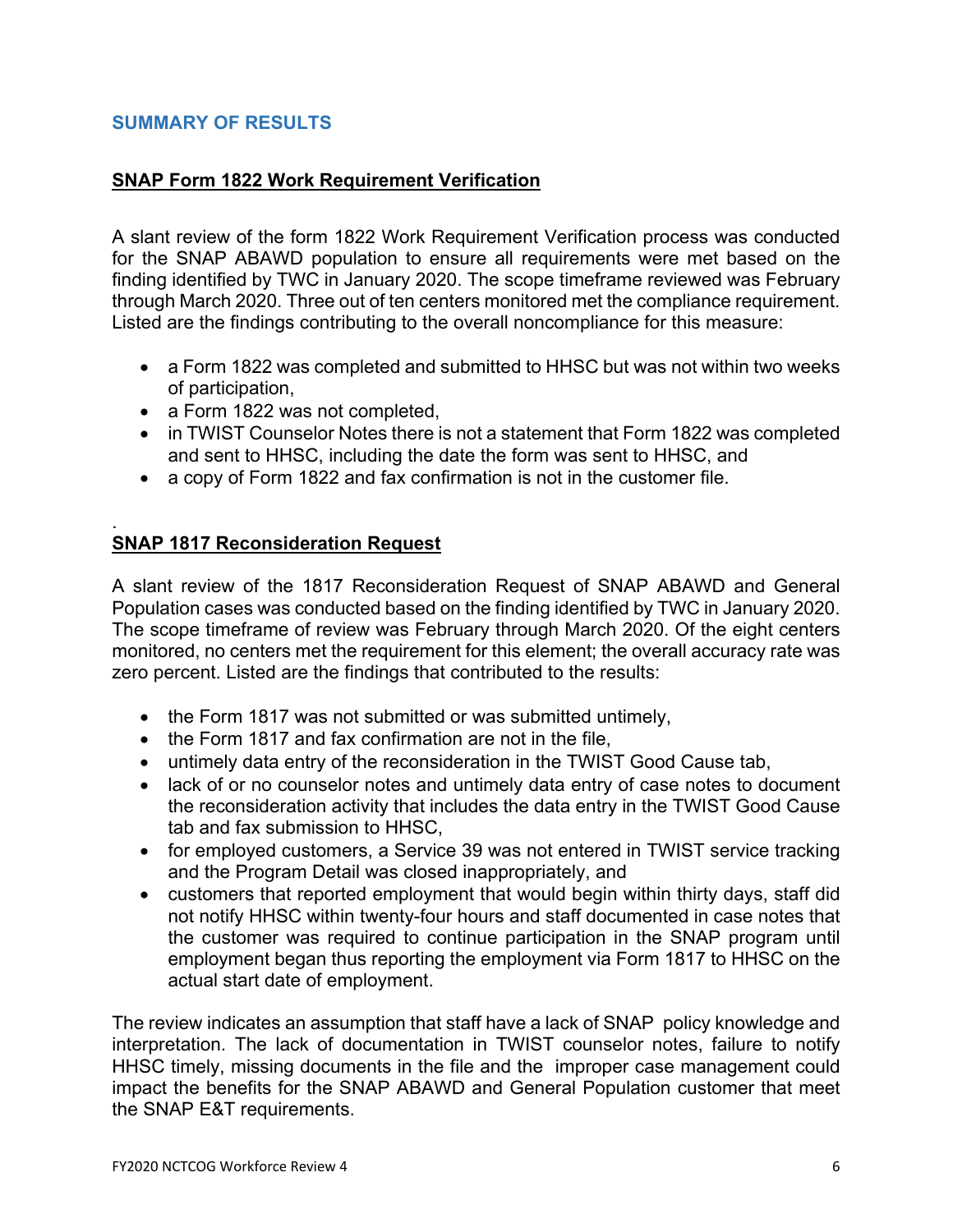## **Choices Full Review**

A full review of sixteen Choices cases was conducted for the scope period of December 2019 through June 2020. Case management, process implementation, data integrity and data validation continue to be areas of concern. The findings identified relate to findings from the slant reviews of Non-Cooperation and Work activities conducted in the Workforce 3 monitoring review, as evidenced by:

- TRAs were not initiated within 24 hours,
- staff did not enter a service 68 in service tracking when a plan was developed or updated and case notes are not consistent with the employment plans in the file,
- lack of case notes to determine if changes were reported timely to HHSC,
- the incorrect methods were used to calculate participation hours,
- the files did not contain all documents and documents were filed inappropriately,
- participation forms in the file did not match TWIST service tracking and case notes,
- possible questionable costs for the untimely discontinuation of childcare services and no documentation in the file for the issuance of transportation support.

The improper assessment and management of participants attributed to the data integrity and data validation errors for this review. Missing documents in the file and untimely and inaccurate data entry in TWIST are also contributing factors to the low accuracy rates. These continuous findings could lead to improper payments for support services and inconsistent services to assist customers to attain self-sufficient goals.

#### WIOA Adult, Dislocated Worker and Youth

Seventeen adult/dislocated worker and twelve youth cases were reviewed for exit activity including the documentation of measurable skills gains, employment, attained credential data, and the provision of follow up services. Significant gaps were found in the tracking and documenting of customer employment as evidenced by:

- six of eight adult/dislocated worker cases not having appropriate data entered in the TWIST Performance Data tab, or not having supporting documents in the case file for the entry made,
- one dislocated worker case in which employment documented as occurring on the same day as the WIOA application date being entered in TWIST performance data, and
- two youth cases that without documented attempts to very employment data prior to it being entered into TWIST.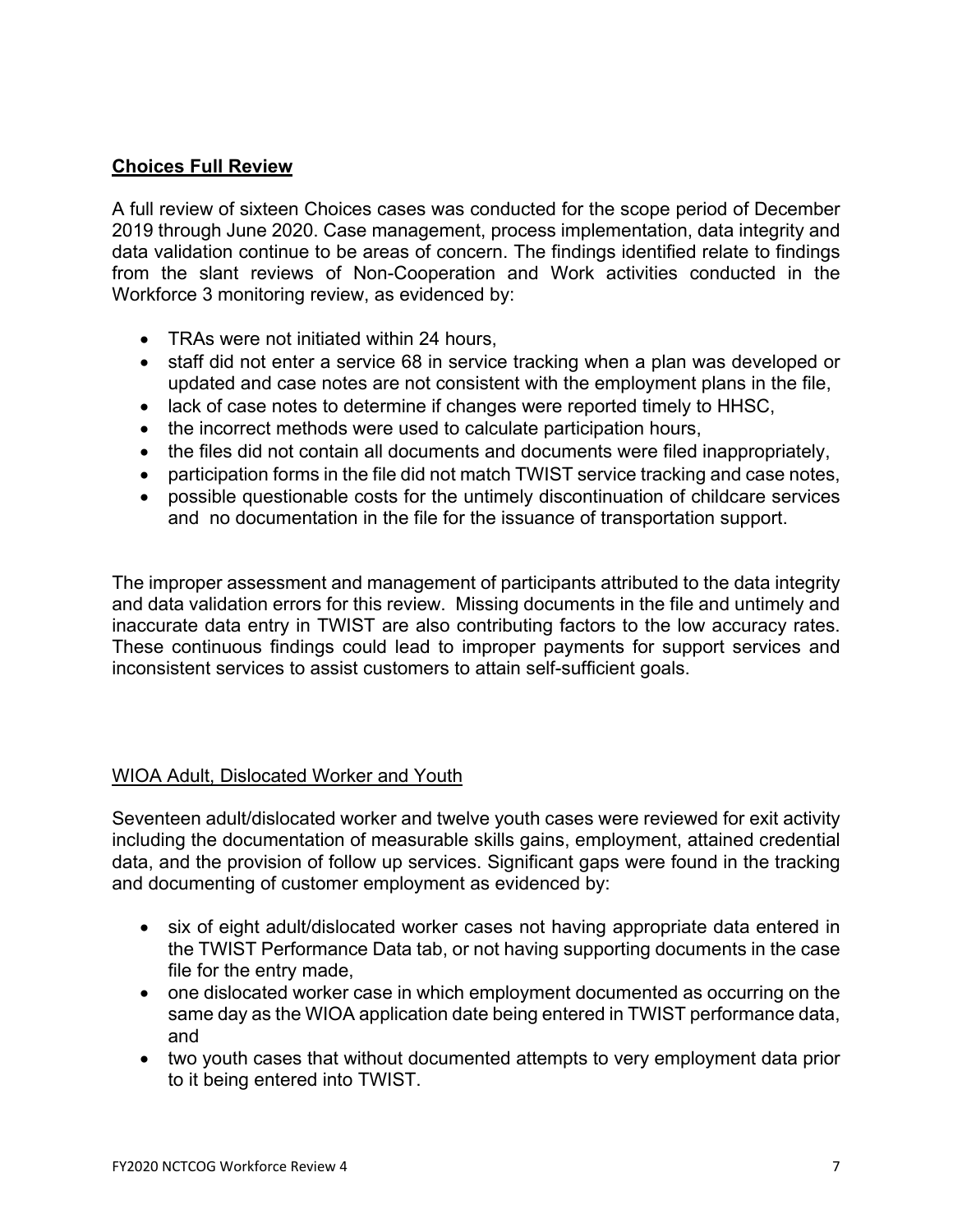Gaps were found in the provision and documentation of follow up services for youth customers. Significant compliance with the requirements for adult follow up services was observed.

#### **CONCLUSION-GAP ANALYSIS**

The SNAP and Choices reviews indicate that there is continued lack of staff knowledge and policy interpretation for all aspects of case management. For all programs, the accurate and timely data entry of customer information into TWIST is a basic aspect of sound case management that has great significance for the correct and accurate reporting of data to State and Federal entities. Significant improvement is needed in these areas.

#### **PROGRAM FINDINGS**

Finding 1*:* One hundred- seventeen data integrity and case management errors were identified during the file review of four hundred-thirteen applicable elements. Specific case errors are detailed in the attachments provided with the draft report.

Citation: ResCare Workforce Services, North Central Texas Workforce System Contract # FY20 TWC-02:

#### *Section 5: Contract Performance:*

- *5.3 The Subrecipient shall provide such services in compliance with all applicable federal and state laws, regulations, and rules.*
- *5.4 The Subrecipient shall comply with all Texas Workforce Commission (TWC) policies and procedures or guidance manuals, attached hereto or incorporated herein by specific reference and other Administrative Entity directives as issued. In the event of a conflict between such laws and regulations and the terms and conditions the Contract, precedence shall be given to the laws and regulations.*

 *Section 9: Reporting Requirements:*

- *9.3 The Subrecipient understands that it will be held liable for completeness, accuracy, and consistency of all data under its control.*
- *9.6 Failure to data input or to report in accordance with the terms of this Contract may result in withholding by the Administrative Entity of any payments otherwise due or, it may result in financial sanctions to be imposed in accordance, with the Administrative Entity's policies and procedures. Recurring failure to meet the terms and conditions for data input or reporting may result in the termination of this Contract.*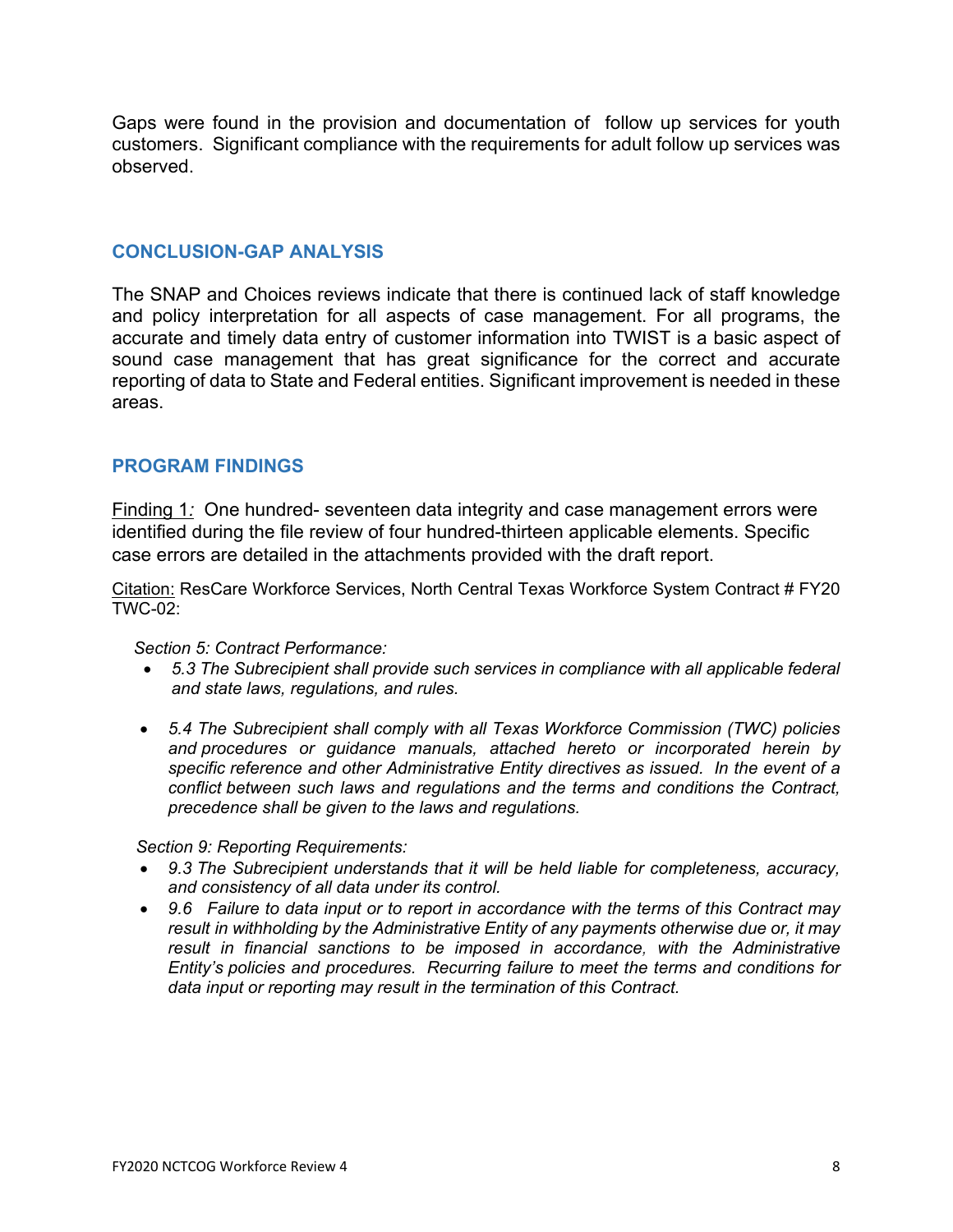#### Required Corrective Action

ResCare Management must correct individual file errors *where possible* and provide evidence of the corrective actions with their response to this report. Training on applicable rules and regulation regarding data collection is needed.

### **Equus Response**

#### **Summary**

Equus Workforce Services has reviewed the report and findings in detail and will act to strengthen existing procedures, develop any new procedures, provide additional staff training, and develop a plan to evaluate the efficiency and effectiveness of training once it has been deployed. EWS will continue to implement strategies to assist customers with obtaining employment. Program management staff review each error to ensure appropriate correction is applied when allowable and all actions are documented.

EWS deploys the internal Quality Assurance team to monitor adherence to program policies, procedures, and trainings. Reports and accuracy rates received from the internal and Board QA teams are used to counsel staff and Center Managers while providing a feedback loop to achieve quality case management.

## **SNAP**

All errors have been discussed with the responsible staff, and the errors that were correctable have been corrected. Equus recognizes that accountability to expectations will drive consistency of actions and that repeat findings are not acceptable. Management began steps for correction and re-training in late July 2020. All cases served since 10/1/19 were reviewed to ensure the required actions regarding 1822 and Reconsiderations were documentation was submitted and documented in TWIST. This task was complete on August 31, 2020. Additionally, the Program Manager facilitated SNAP re-training for all staff over two sessions held on August 12<sup>th</sup> and 19<sup>th</sup>. The training focused on 1822 and Reconsideration documentation requirements, case management actions, timelines for entry and case action and documenting case management actions in TWIST; timely initiation of penalties and changes to the TRA procedures.

Equus project management is aware of the negative impact that continued lack in following policy and procedure may have upon the contract and the review from outside audit. To mitigate errors the Program Manager will train the Special Projects Coordinator to conduct spot checks for data entry for case actions through the end of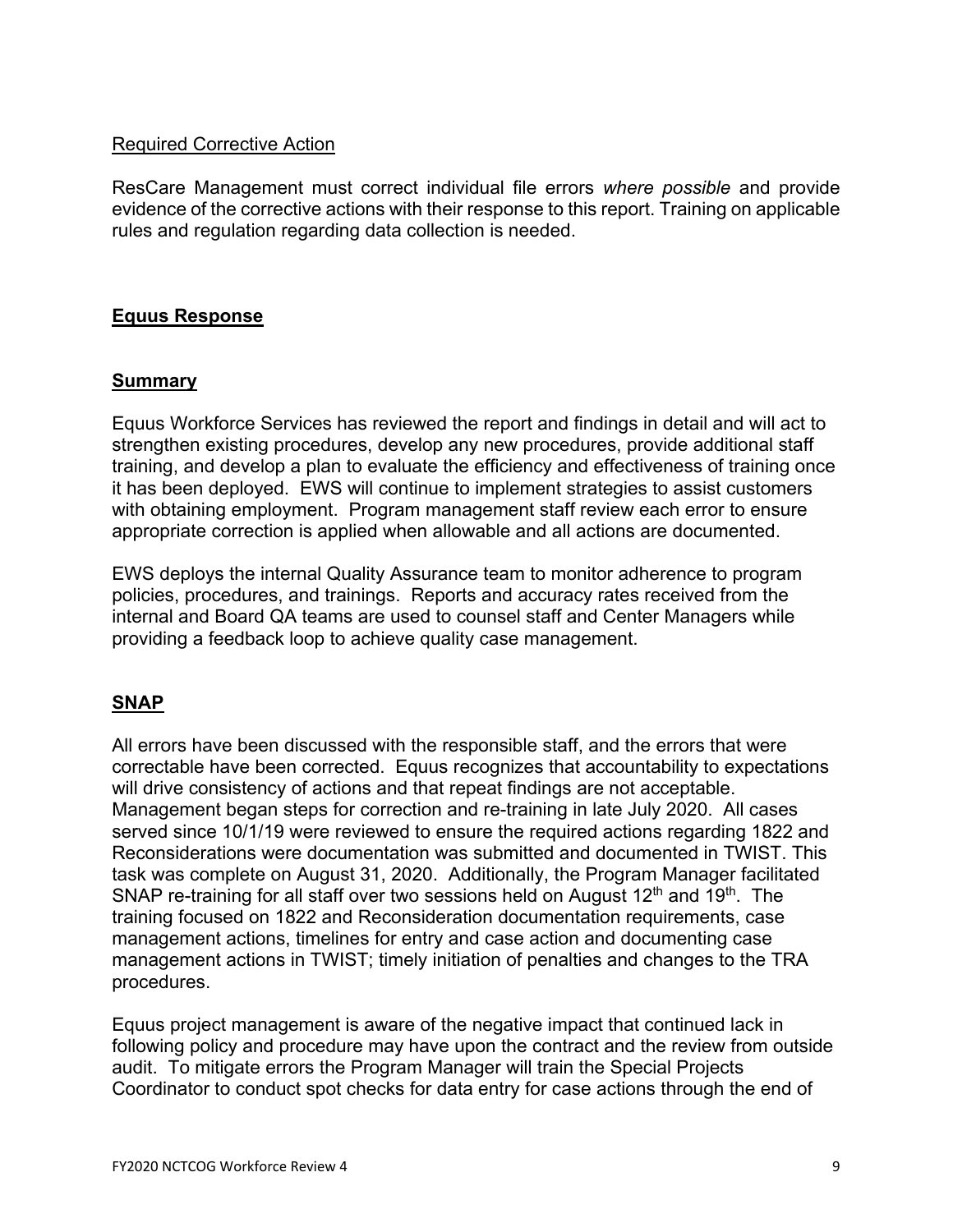December 2020. It is the expectation of this effort that case work will improve with immediate feedback to TDS and Management.

Additional SNAP training is scheduled for November 18<sup>th</sup>, 2020. This training will focus on recent changes to the SNAP program regarding TRA and the efforts related to the re-engagement of SNAP ABAWDS following the outreach efforts during October.

## **Choices**

All errors have been discussed with the responsible staff, and the errors that were correctable have been corrected. Equus program management has analyzed the errors to determine issues most in need of attention and will provide Technical Assistance training via a facilitated training to be held on December  $18<sup>th</sup>$ , 2020. To reinforce the expectations of accuracy of case actions local center management and Choices management will review 1 file each month. This input will allow management to validate staff effort to timeliness, case actions and adherence to policy on an on-going basis and allow direct feedback to staff.

## **WIOA Adult, Dislocate Worker, and Youth**

All errors have been discussed with the responsible staff, and the errors that were correctable have been corrected. Equus program management will discuss the monitoring findings and observations with staff at WIOA quarterly training to be held prior to the end of November 2020. Youth WIOA technical assistance will focus on the application and adherence to case closure and follow up activities. Adult and Dislocated WIOA technical assistance will focus on employment and credential data entry and case closure expectations. Program Management will review a minimum of 5 files each month (project wide) to review for adherence to case closures, data entry and follow up through the end of December 2020. The errors from this review will be used to train staff in application of policy rule.

#### **Conclusion – GAP Analysis**

Equus management continues to support and work with staff to achieve complete, accurate, and consistent case management. Ongoing training for new and tenured staff will be provided.

The internal QA team will continue to follow-up on the effectiveness of training and its influences on case management practices by tracking individual accuracy rates. The entire Operations Team continues to partner on providing training across all programs to expose staff to different training styles and to provide more dynamic training.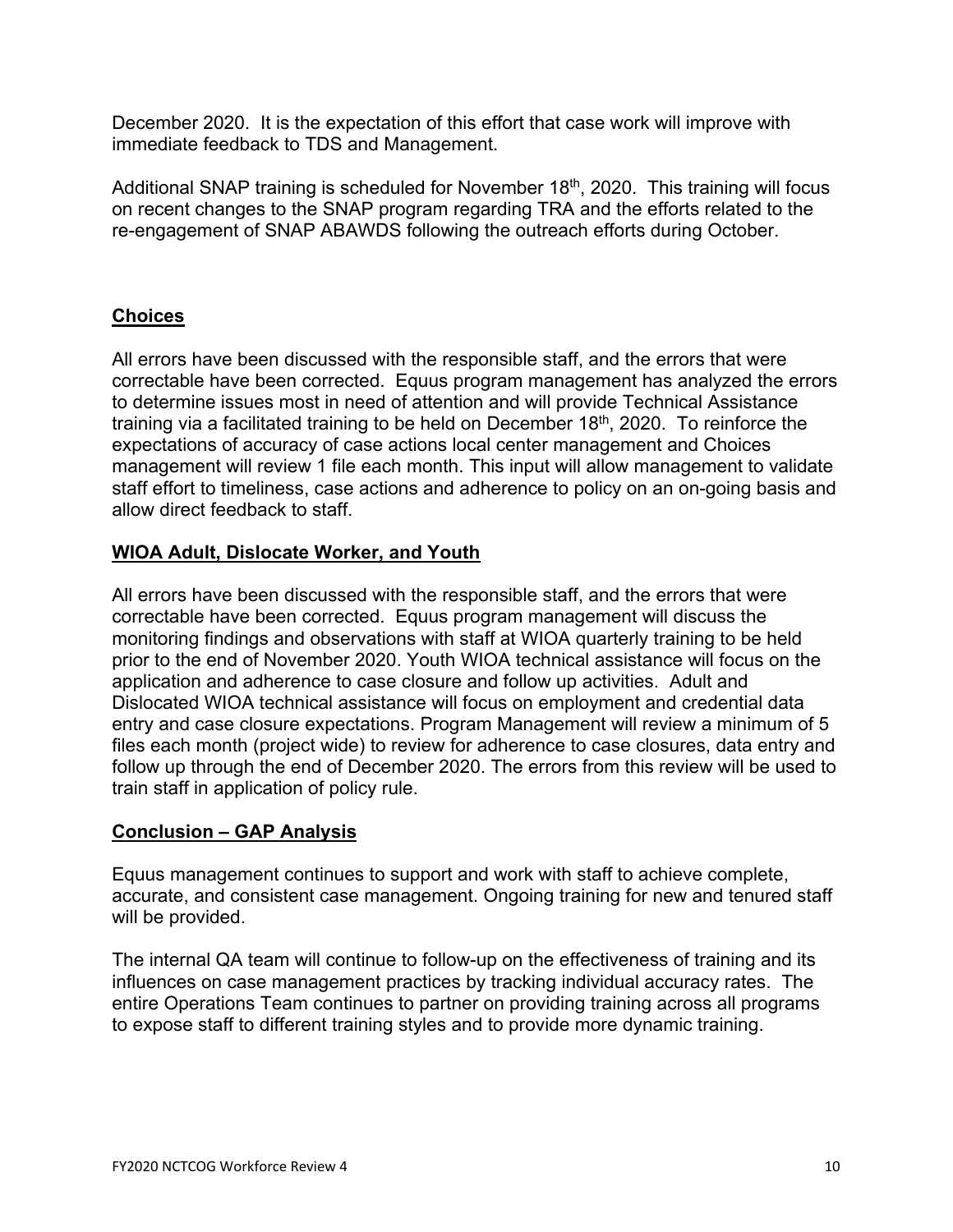Staff competency reviews, ongoing observations of TDSs, and the Case File Review Plan allows program management to have a systematic, ongoing way to gauge the effectiveness of training and the skills of staff.

## **Program Findings**

Equus Workforce Services strives to achieve the highest standards in the delivery of quality services to meet all Board, State, and Federal rules. All files were corrected as allowable, and support documentation is included as an attachment to this response. Additionally, we have outlined our plans to address each area of deficiency and will implement those plans as scheduled. Internal monitoring by the Equus Quality Assurance Team will continue to identify gaps in program compliance, trend information to be addressed through training by program management, and opportunities to conduct one-on-one technical assistance for new or tenured staff.